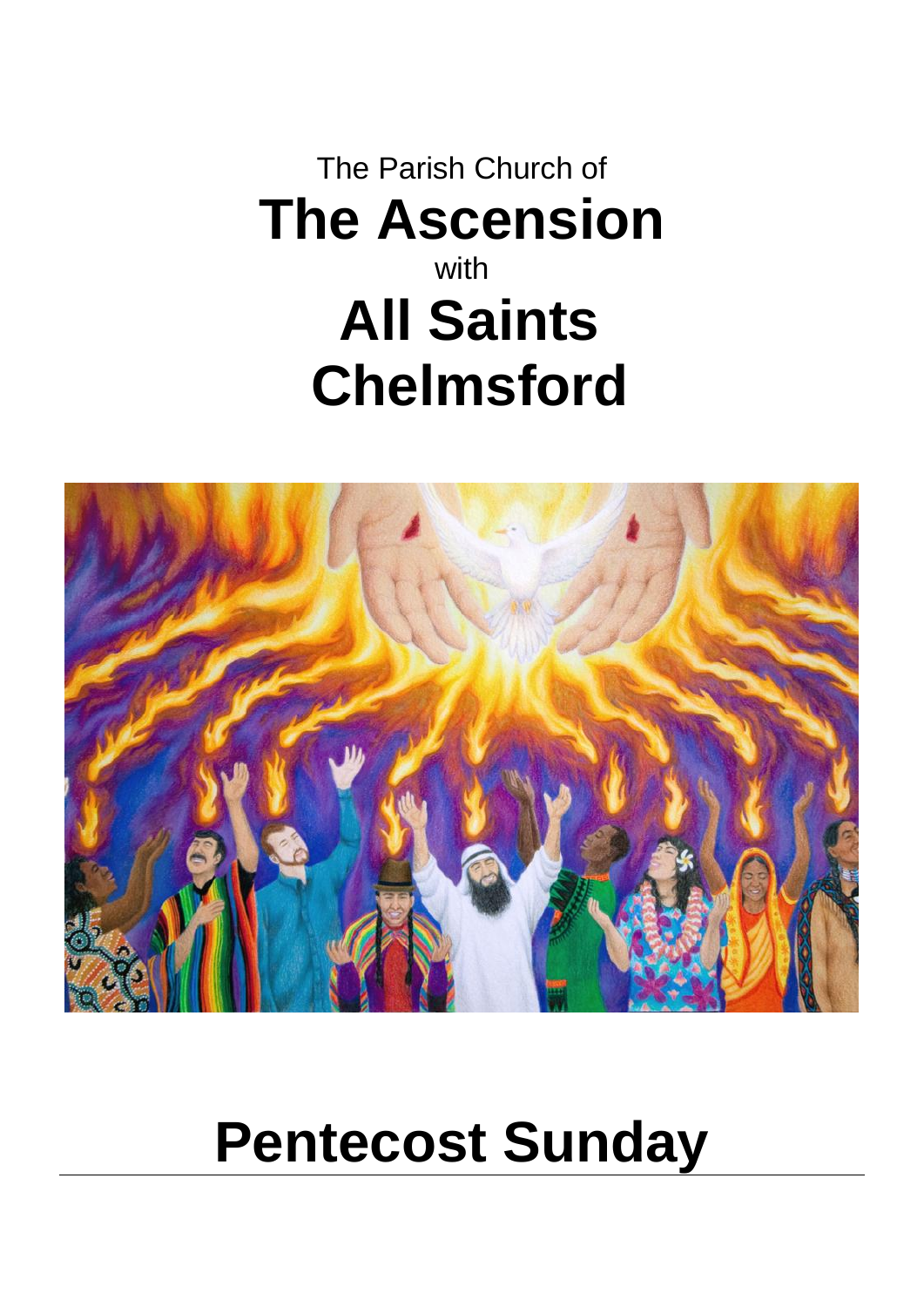**Today, we remember the first coming of the Spirit on the people in Jerusalem.** 

**We praise God for being always with us.**

**We ask God to fill us with His Spirit of love, courage, trust and hope.**

*We* **stand** *and sing Come down, O love divine (129)*

*The minister introduces the service.*

We are here together **in the name of the Father, and of the Son, and of the Holy Spirit. Amen.**

We are all welcome here!

*Take a moment to greet each other: you can offer the old Christian greeting "The Lord be with you, (name). And also with you, (name)" or say a simple "Welcome, (name)!" Ask for each other's names if you don't know them.* 

> Today is a day in eternity. The fruit of Your kingdom will last forever. Your Spirit transforms the world. We are grateful for this special Pentecost day.

> **We welcome You, Spirit of God, You who seek our company and choose to make Yourself known to us.**

**We are grateful for Your many blessings, including bringing us together at this time, in this place.**



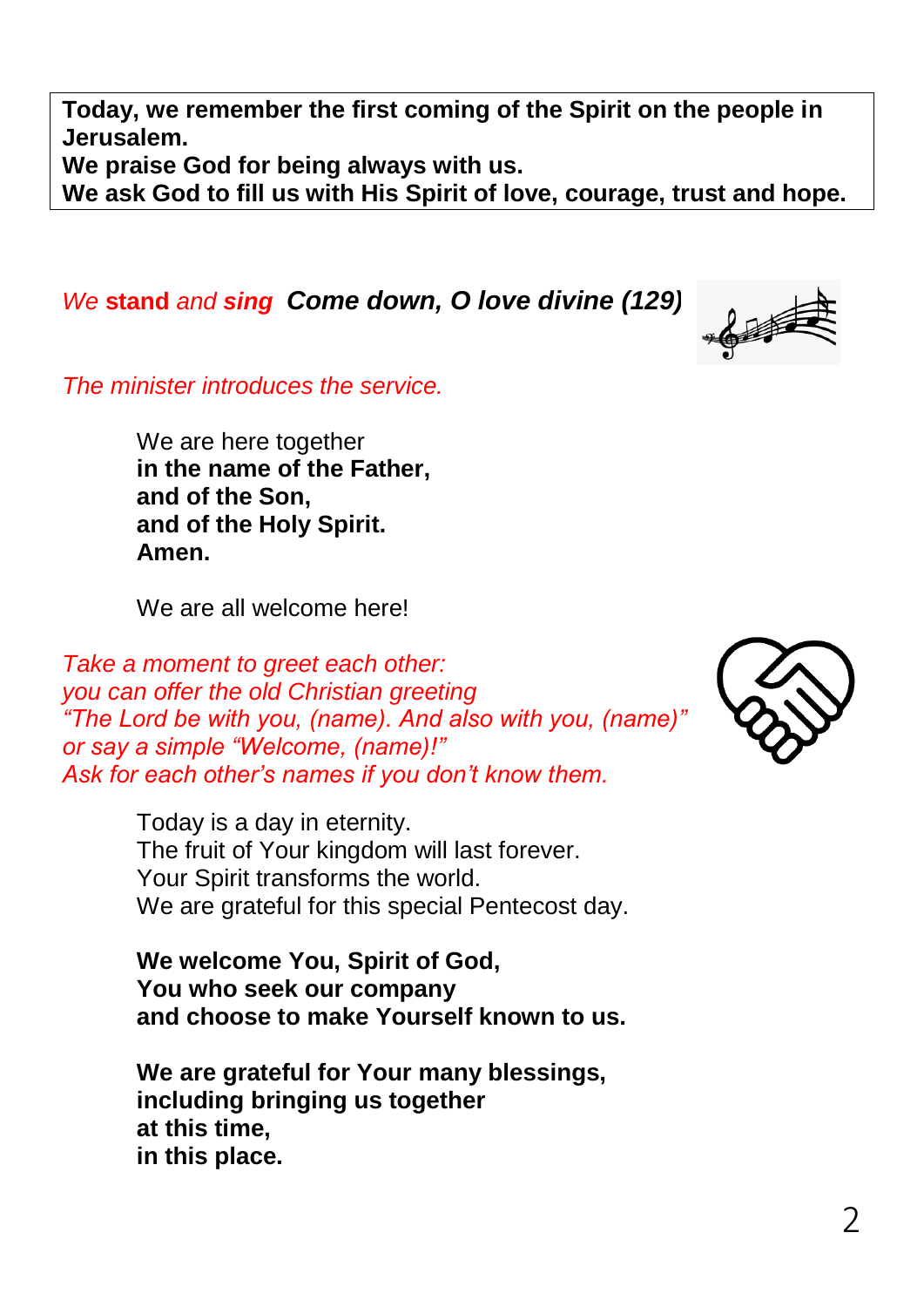*We prepare our hearts and minds to praise God. We start by asking Him for forgiveness.*

> God be gracious to us and bless us, and make your face shine upon us: Lord, have mercy. **Lord, have mercy.**

May your ways be known on the earth, your saving power among the nations: Christ have mercy, **Christ, have mercy.**



You, Lord, have made known your salvation, and reveal your justice in the sight of the nations: Lord, have mercy, **Lord, have mercy.**

### *We are reassured of God's mercy and his pardon:*

Almighty God, who in Jesus Christ has given us a kingdom that cannot be destroyed, forgive us our sins, open our eyes to God's truth, strengthen us to do God's will and give us the joy of his kingdom, through Jesus Christ our Lord. **Amen.**

*We sit to listen to a Bible reading. Genesis 11.1-9 Today it is the story of the tower of Babel.*



*At the end the reader says*

This is the word of the Lord. **Thanks be to God.**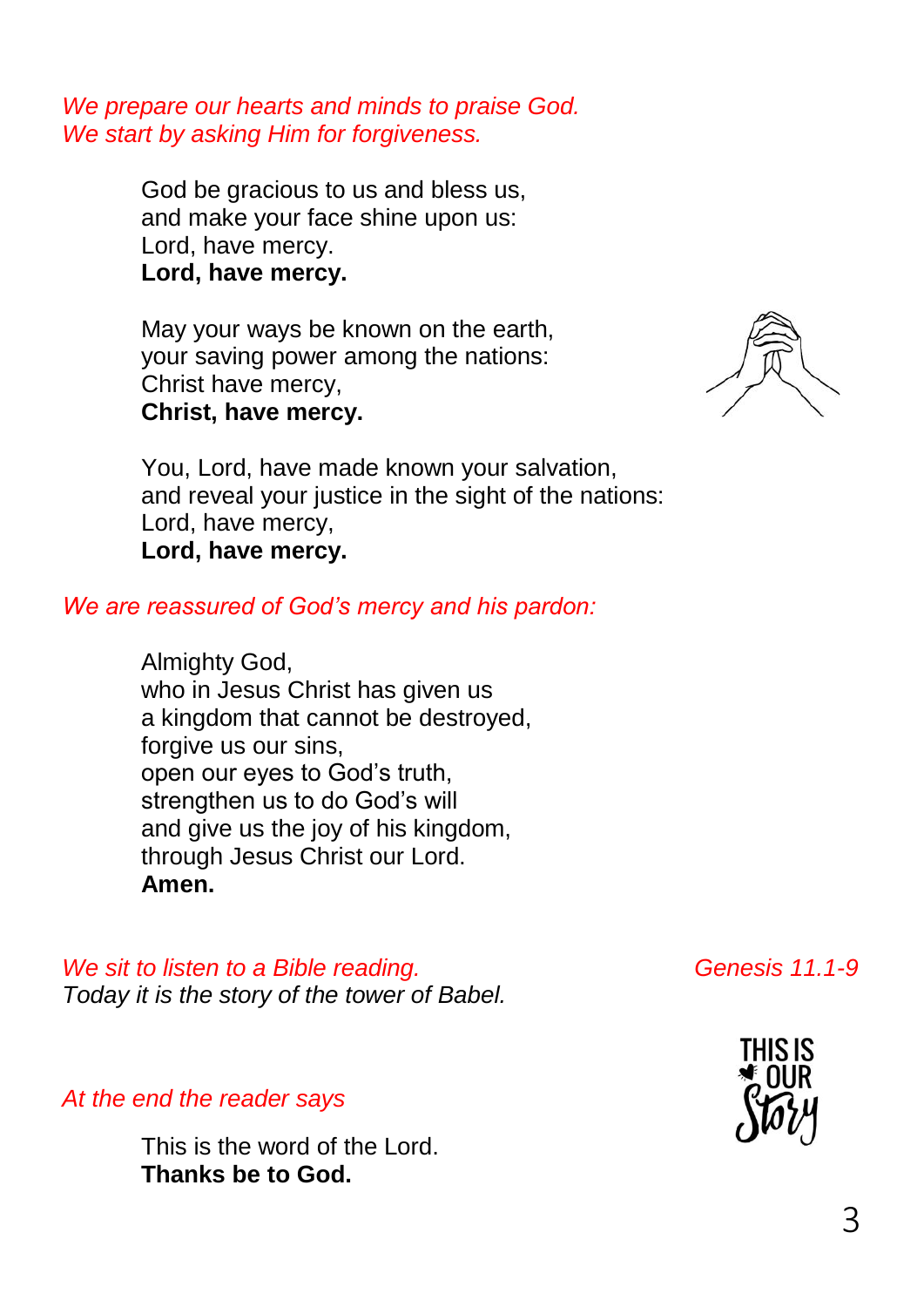*We sing Spirit of the Living God (666)*



 **A presentation of the story of the First Pentecost**

*We confess our faith*

Let us declare our faith in God.

**We believe in God the Father, from whom every family in heaven and on earth is names.**

**We believe in God the Son, who lives in our hearts through faith, and fills us with his love.**

**We believe in God the Holy Spirit, who strengthens us with power from on high.**

**We believe in one God; Father, Son and Holy Spirit. Amen.**



### **Prayers of Intercession**

We pray for the church, for the world and for ourselves.

*Please sit or kneel*



 $\varDelta$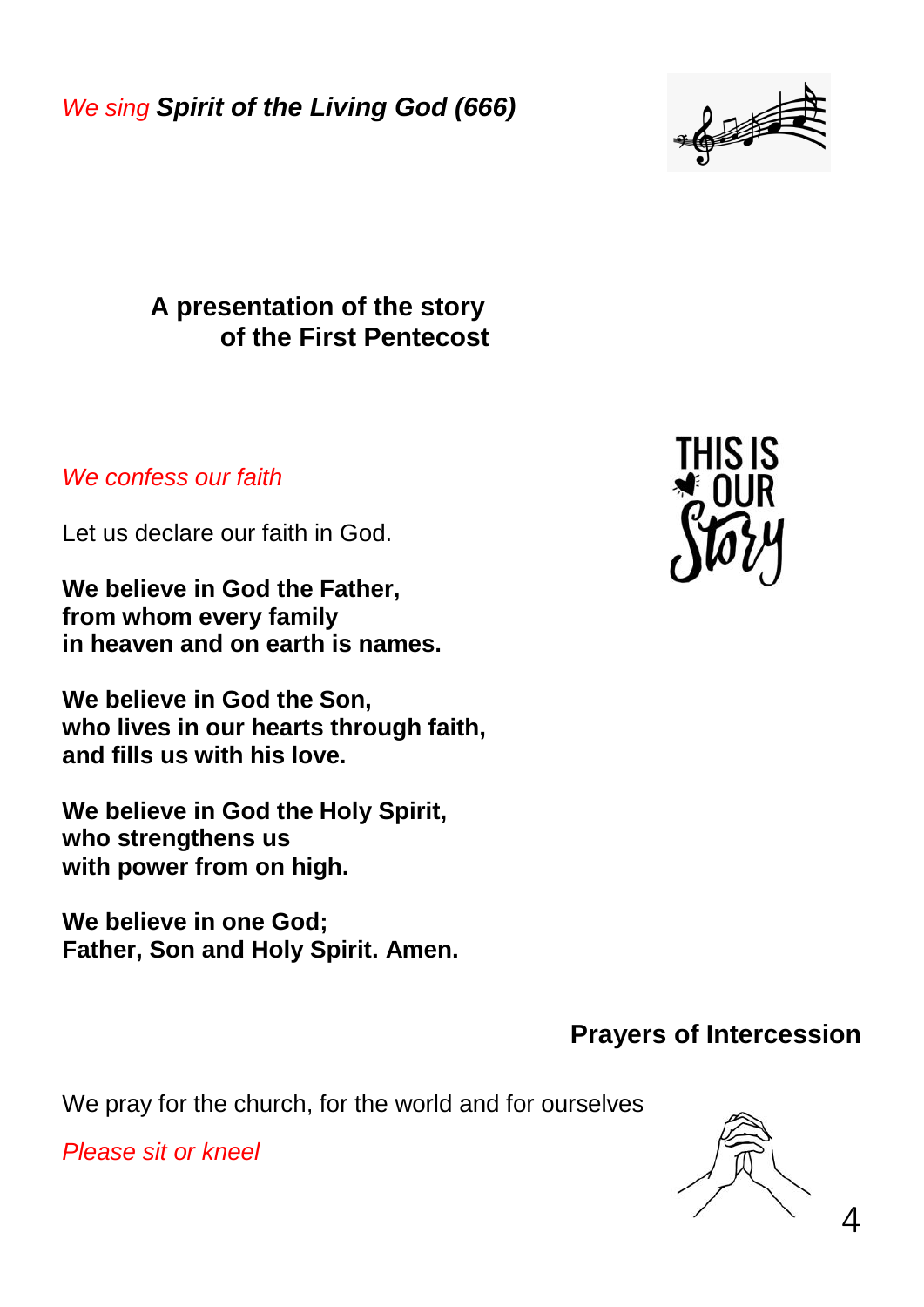*One of these responses may be used*

Lord, in your mercy *or* Lord, hear us. **hear our prayer. Lord, graciously hear us.**

*One or more of the following may be said:*

Rest eternal grant unto them, O Lord, **and let light perpetual shine upon them.** May they rest in peace **and rise in glory. Amen.**

Let us ask Mary to pray for us.

**Hail Mary, full of grace, the Lord is with thee, blessed art thou among women and blessed is the fruit of thy womb, Jesus.**

**Holy Mary, Mother of God, pray for us sinners, now and at the hour of our death. Amen.**

*At the end of the prayers we keep a short moment of silence to allow our hearts to speak our own prayers.* 

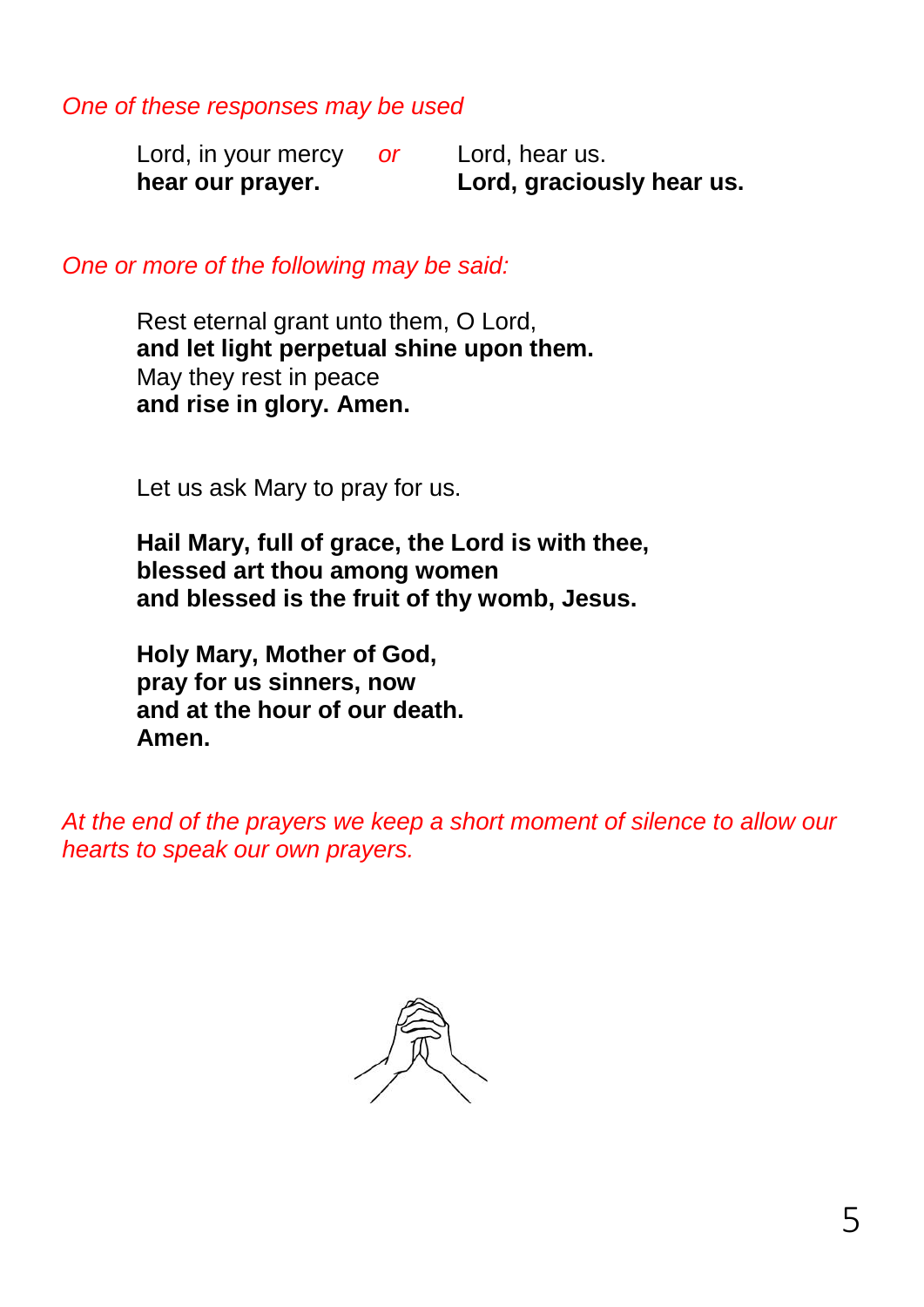#### *We stand to share the peace.* **The Peace**

The fruit of the Spirit is love, joy, and peace. If we live in the Spirit, let us walk in the Spirit.

The peace of the Lord be always with you **and also with you.**

Let us offer one another a sign of peace.

*Feel free to move around as you greet each other with a sign of peace, a handshake, a wave, a kiss, an embrace, a smile...*



*We will now prepare the altar to be able to share bread and wine.*

#### *During this time, we sing Be still for the presence of the Lord (72)*



*Please remain standing*

*The minister takes the bread and thanks God for it:*

Blessed are you, Lord God of all creation: through your goodness we have this bread to set before you, which earth has given and human hands have made. It will become for us the bread of life. **Blessed be God for ever.**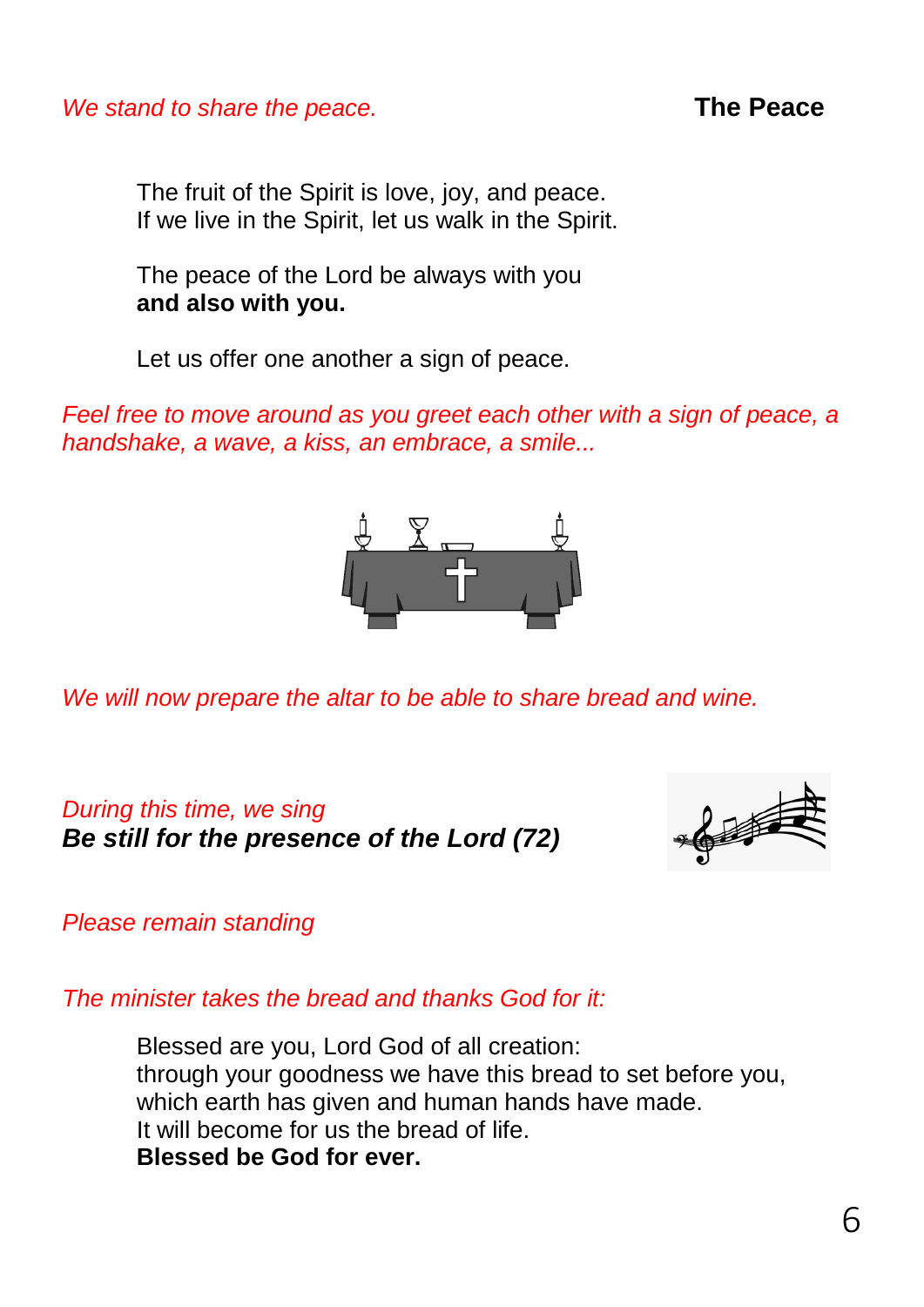*The minister takes the wine and thanks God for it:*

Blessed are you, Lord God of all creation: through your goodness we have this wine to set before you, fruit of the vine and work of human hands. It will become for us the cup of salvation. **Blessed be God for ever.**

**The Eucharistic Prayer**

#### *Please stand*

The Lord is here. **His Spirit is with us.**

Lift up your hearts. **We lift them to the Lord.**

Let us give thanks to the Lord our God. **It is right to give thanks and praise.**

Almighty God, good Father to us all, your face is turned towards your world. In love you gave us Jesus your Son to rescue us from sin and death. Your Word goes out to call us home to the city where angels sing your praise.

We join with them in heaven's song:

**Holy, holy, holy Lord, God of power and might, Heaven and earth are full of your glory. Hosanna in the highest. Blessed is he who comes in the name of the Lord. Hosanna in the highest.**

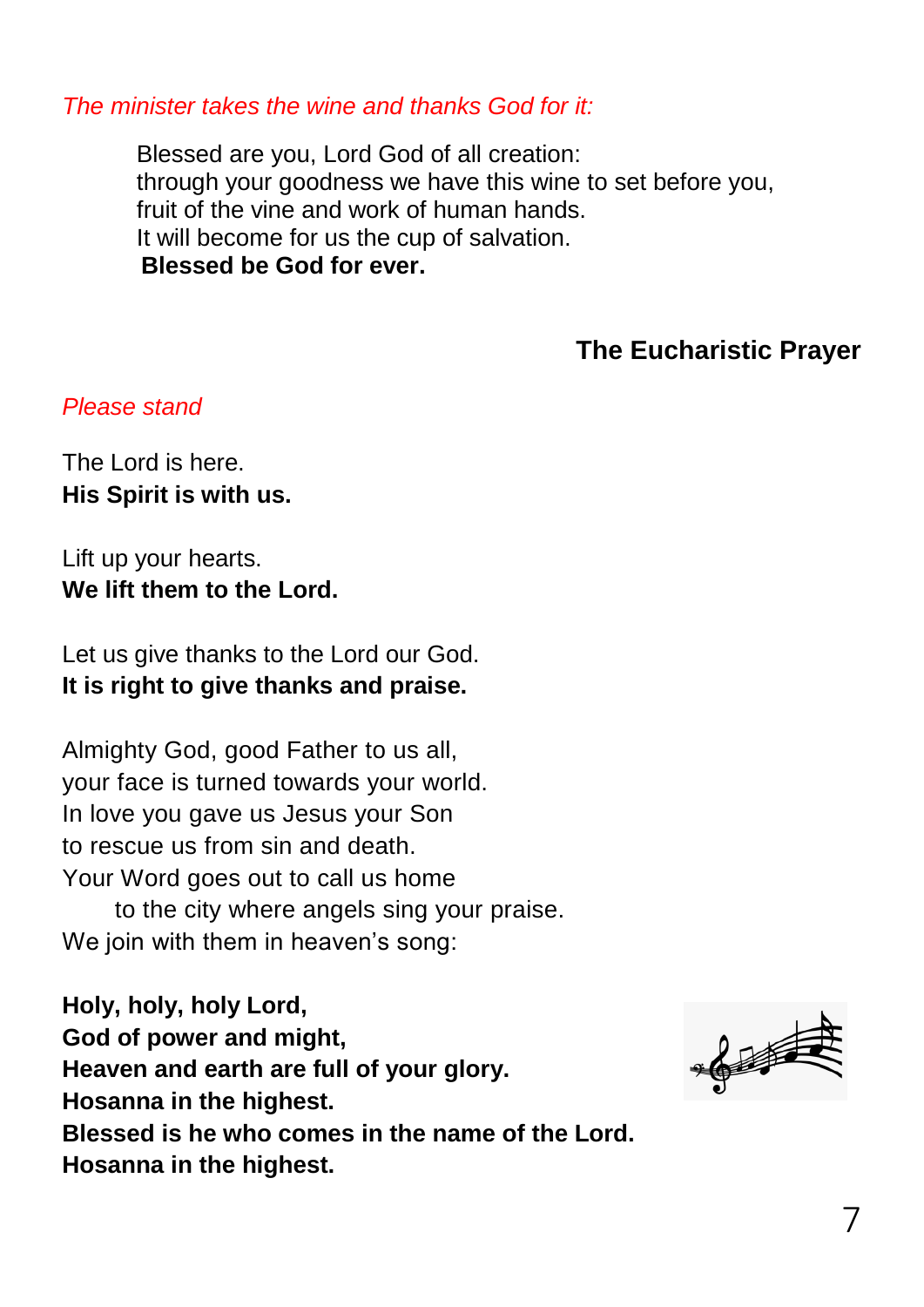Father of all, we give you thanks for every gift that comes from heaven. To the darkness Jesus came as your light. With signs of faith and words of hope he touched untouchables with love and washed the guilty clean.

### This is his story. **This is our song: Hosanna in the highest.**

The crowds came out to see your Son, yet at the end they turned on him. On the night he was betrayed he came to table with his friends to celebrate the freedom of your people.

This is his story. **This is our song: Hosanna in the highest.**

Jesus blessed you, Father, for the food; he took bread, gave thanks, broke it and said: This is my body, given for you all. Jesus then gave thanks for the wine; he took the cup, gave it and said: This is my blood, shed for you all for the forgiveness of sins. Do this in remembrance of me.

This is our story. **This is our song: Hosanna in the highest.**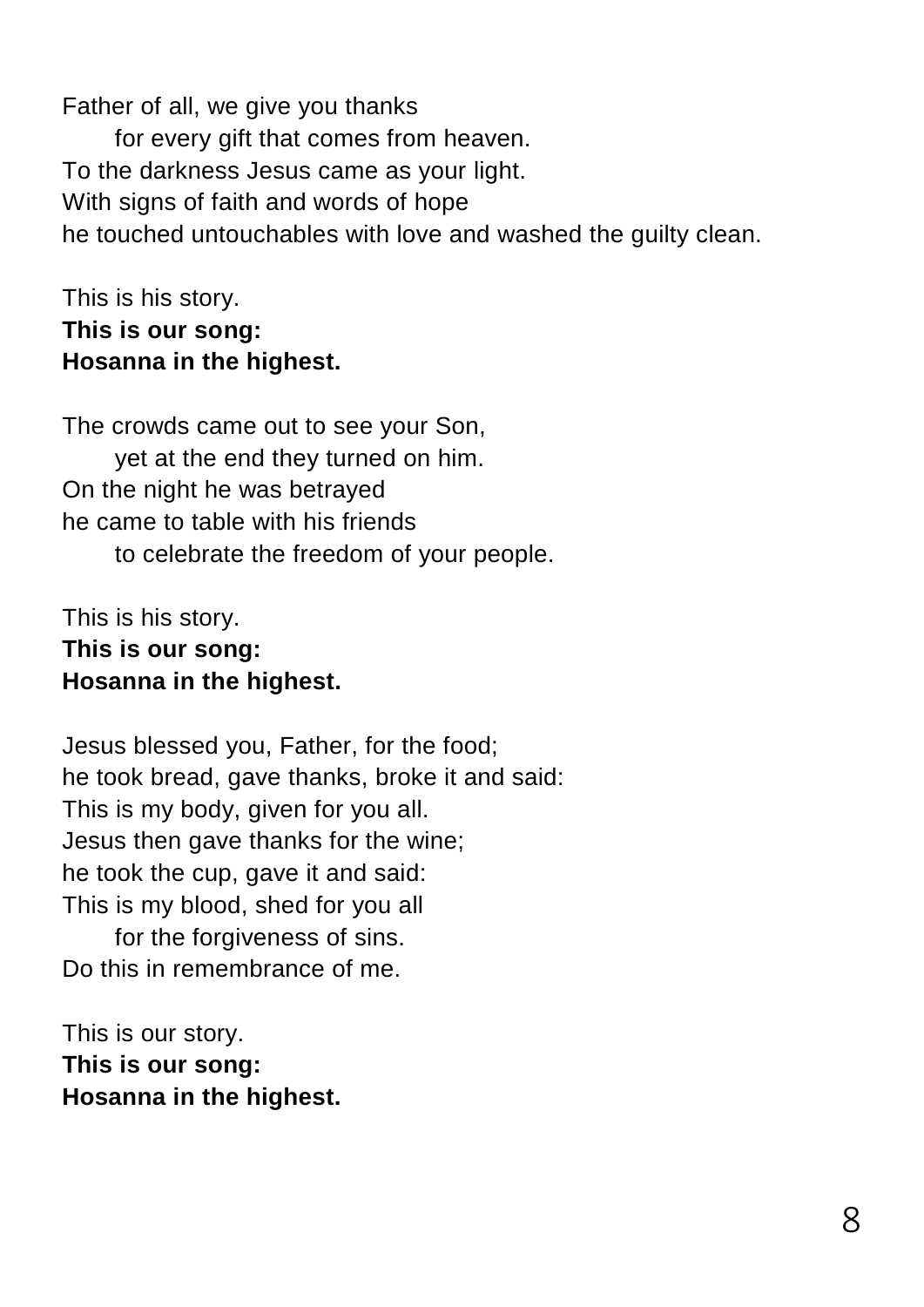Therefore, Father, with this bread and this cup we celebrate the cross on which he died to set us free. Defying death he rose again and is alive with you to plead for us and all the world.

### This is our story. **This is our song: Hosanna in the highest.**

Send your Spirit on us now that by these gifts we may feed on Christ with opened eyes and hearts on fire. May we and all who share this food offer ourselves to live for you and be welcomed at your feast in heaven where all creation worships you, Father, Son and Holy Spirit:

# **Blessing and honour and glory and power be yours for ever and ever. Amen.**

### *The president invites us to join in the Lord's Prayer*

Our Father, **who art in heaven, hallowed be thy name; thy kingdom come; thy will be done; on earth as it is in heaven. Give us this day our daily bread. And forgive us our trespasses, as we forgive those who trespass against us. And lead us not into temptation; but deliver us from evil.**

**For thine is the kingdom, the power and the glory, for ever and ever. Amen.**

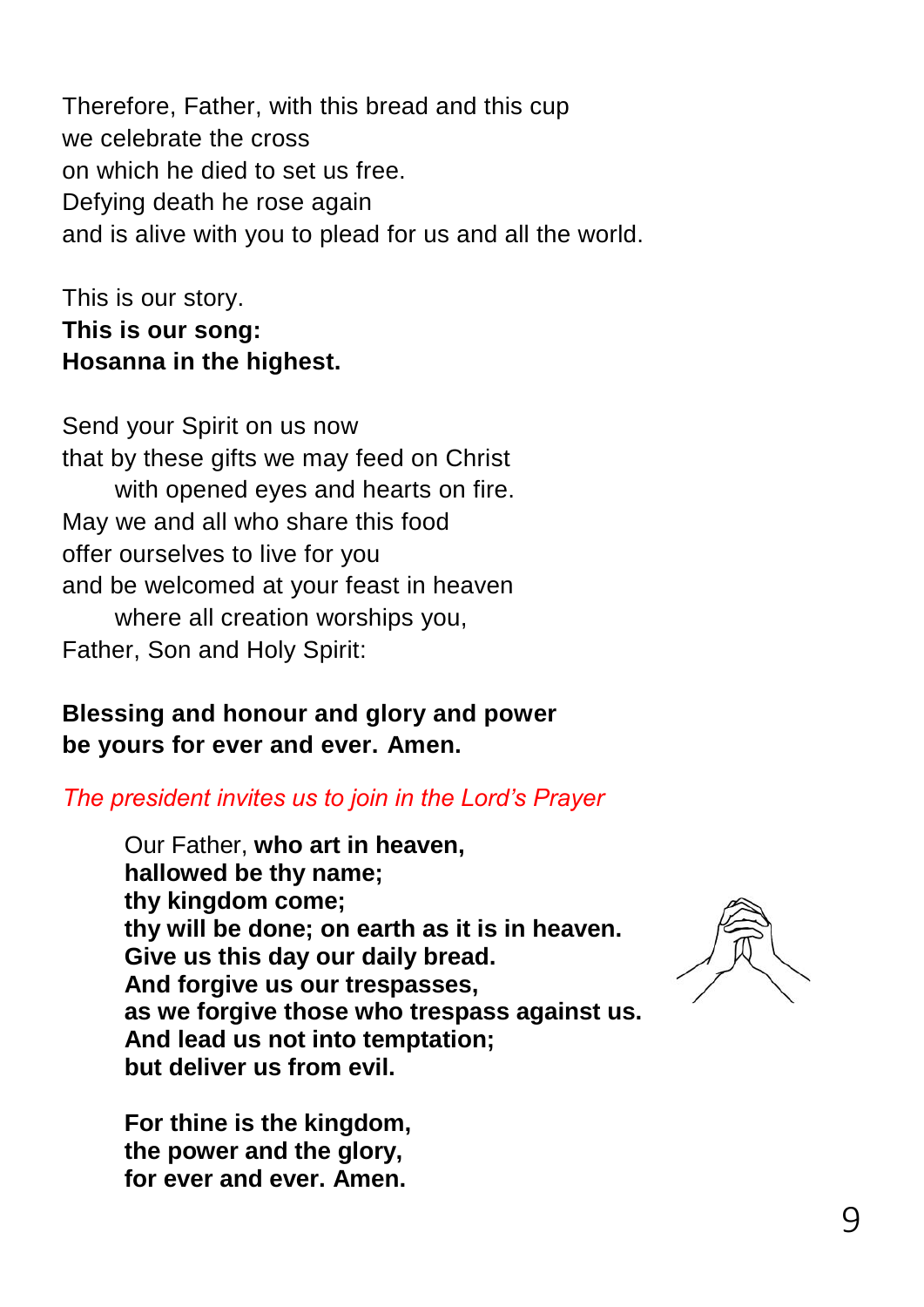# **Breaking of the Bread**

#### *The president breaks the consecrated bread*

We break this bread to share in the body of Christ. **Though we are many, we are one body, because we all share in one bread.**



#### *The Agnus Dei (Lamb of God) is sung*

**Lamb of God, you take away the sin of the world, have mercy on us.**

**Lamb of God, you take away the sin of the world, have mercy on us.**

**Lamb of God, you take away the sin of the world, grant us peace.**



# **Giving of Communion**

#### *The minister invites us to make our communion*

God's holy gifts for God's holy people.

**Jesus Christ is holy, Jesus Christ is Lord, to the glory of God the Father.**

*The president and people receive communion or a blessing.*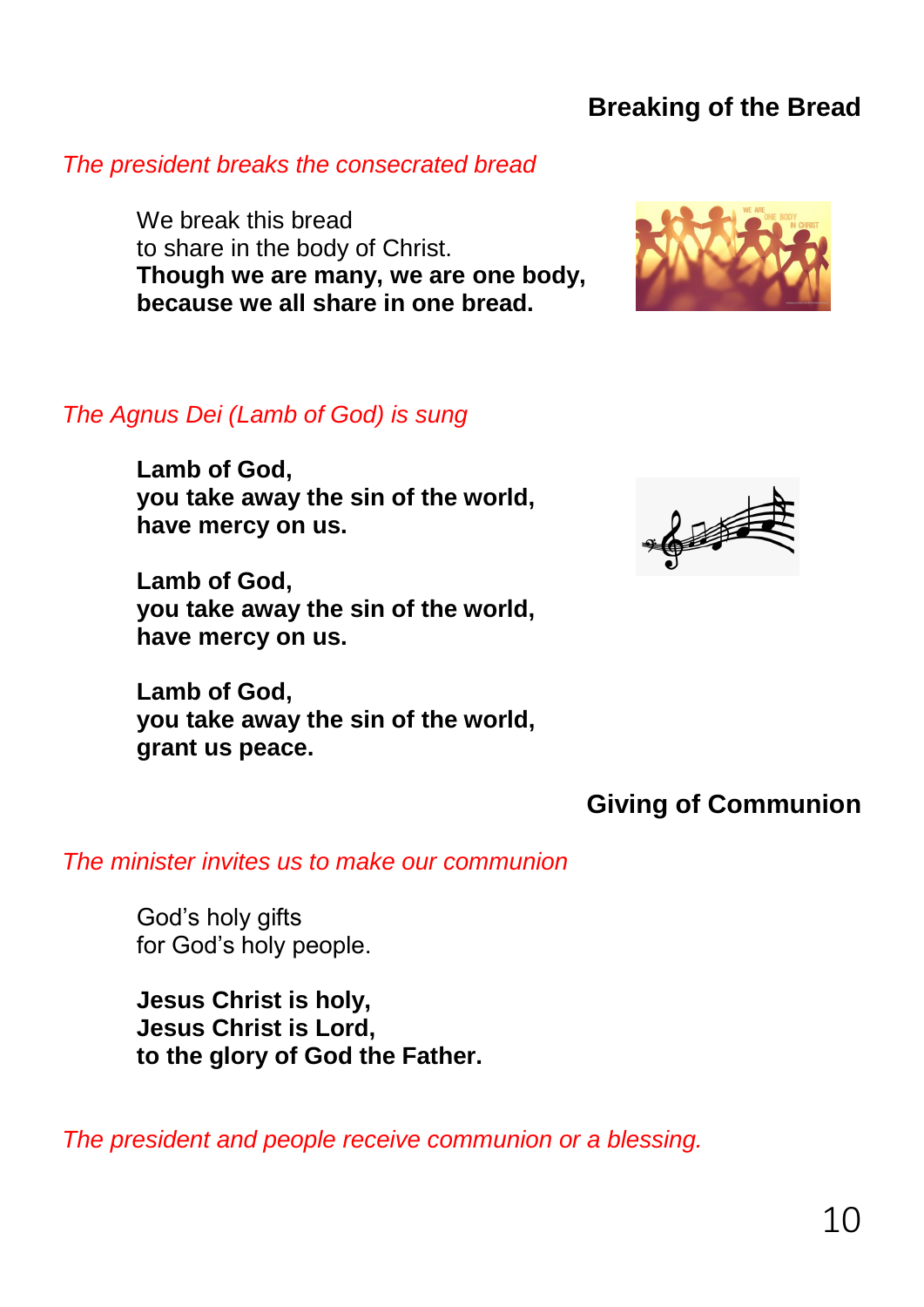*At the distribution the minister says*

The body of Christ. The blood of Christ.

*The communicant replies each time Amen and then receives*



# **Prayer after Communion**

*Silence is kept, please sit or kneel as we pray:*

*The president says the Post Communion prayer, then we say together:*

**Merciful God, you have called us to your table and have fed us with the bread of life. Draw us and all people now to serve your Son, our Saviour Jesus Christ. Amen.**

*Sit for the notices*